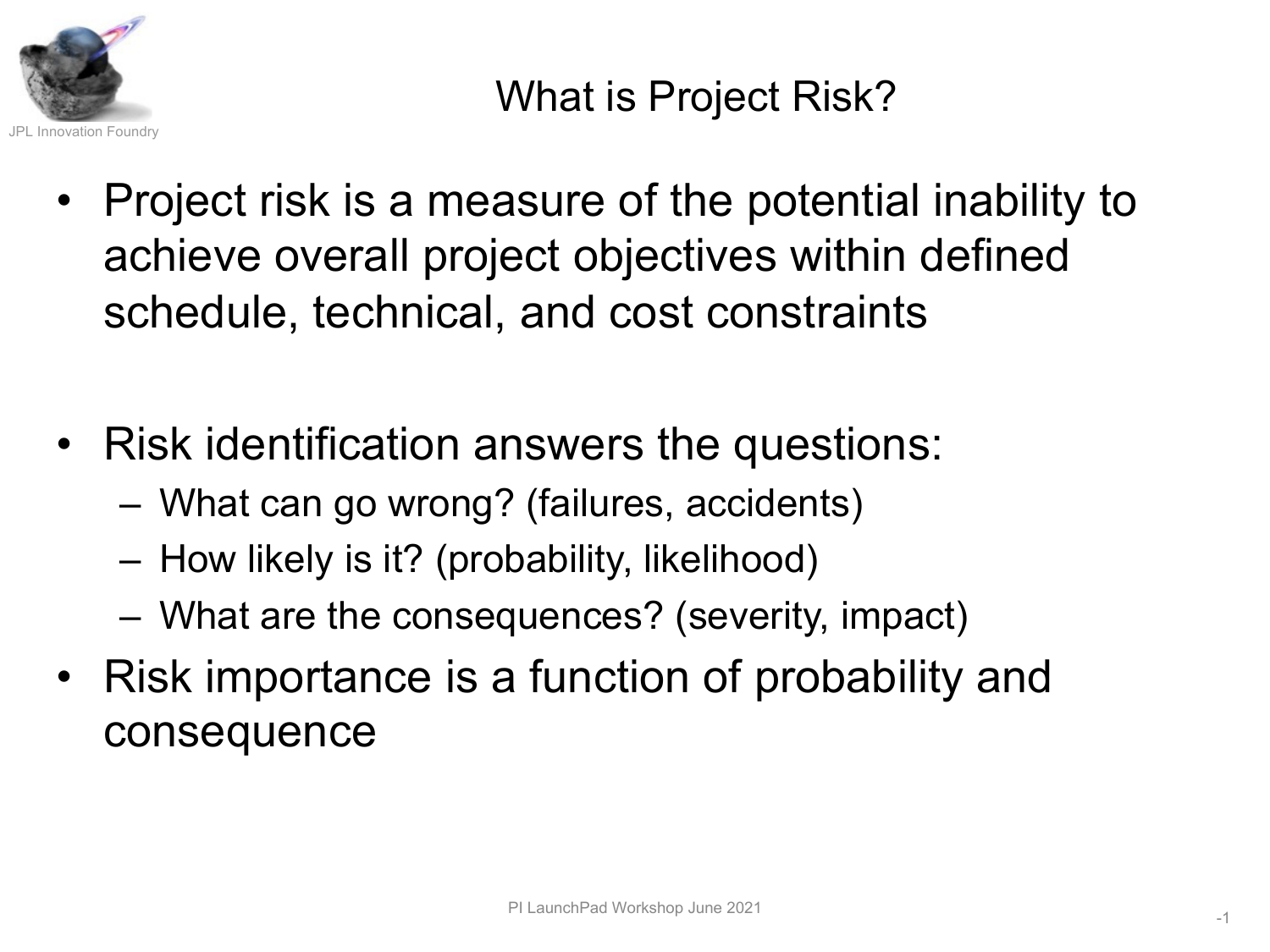

# Types of Risks to Consider (and examples)

- Technical (performance requirement not met, TRL doesn't advance)
- Supply Chain (supplier doesn't come through, contracts agreed on late)
- Logistics (facility or test equipment aren't available)
- Workforce (resources not available at critical junctures in project)
- Interfaces (not well-defined, unstable)
- Regulatory (license not issued in time, action requires waiver)
- Cost (Exchange rate, labor rate changes)
- Schedule (not enough slack or reserve to deal with the unexpected)
- Partner Contribution (is late, or funding gets canceled)
- Operational (critical deployment failure, lifetime or reliability issues)

## *Teams tend to naturally gravitate towards Operational and Technical Risk Categories* PI LaunchPad Workshop June 2021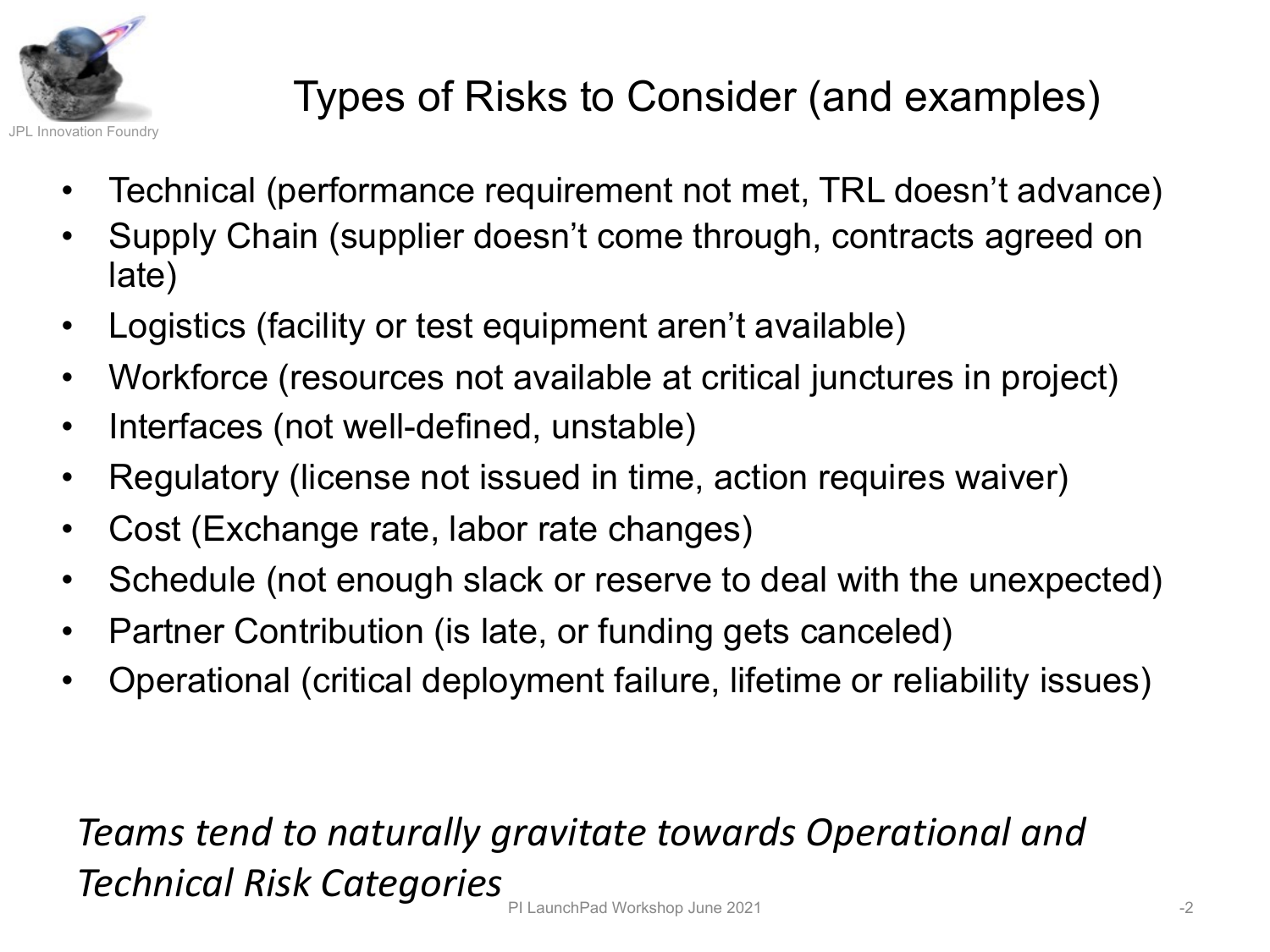

### Risk Assessment

#### **5x5 Risk Matrix**



|               | Likelihood: What is the probability that the situation or circumstance will happen?                                                                                |  |  |  |  |  |
|---------------|--------------------------------------------------------------------------------------------------------------------------------------------------------------------|--|--|--|--|--|
| 5 (Very High) | Very likely to occur. Project's process cannot prevent this event, no alternate<br>approaches or processes are available. Requires immediate management attention. |  |  |  |  |  |
| $4$ (High)    | Highly likely to occur. Project's process cannot prevent this event, but a different<br>approach or process might. Requires management's attention.                |  |  |  |  |  |
| 3 (Moderate)  | Likely to occur. Project's process may prevent this event, but additional actions will be<br>required.                                                             |  |  |  |  |  |
| $2$ (Low)     | Not Likely to occur. Project's process is usually sufficient to prevent this type of event.                                                                        |  |  |  |  |  |
| 1 (Very Low)  | Very unlikely. Project's process is sufficient to prevent this event.                                                                                              |  |  |  |  |  |
|               | PI Launch Pad Workshop June 2021                                                                                                                                   |  |  |  |  |  |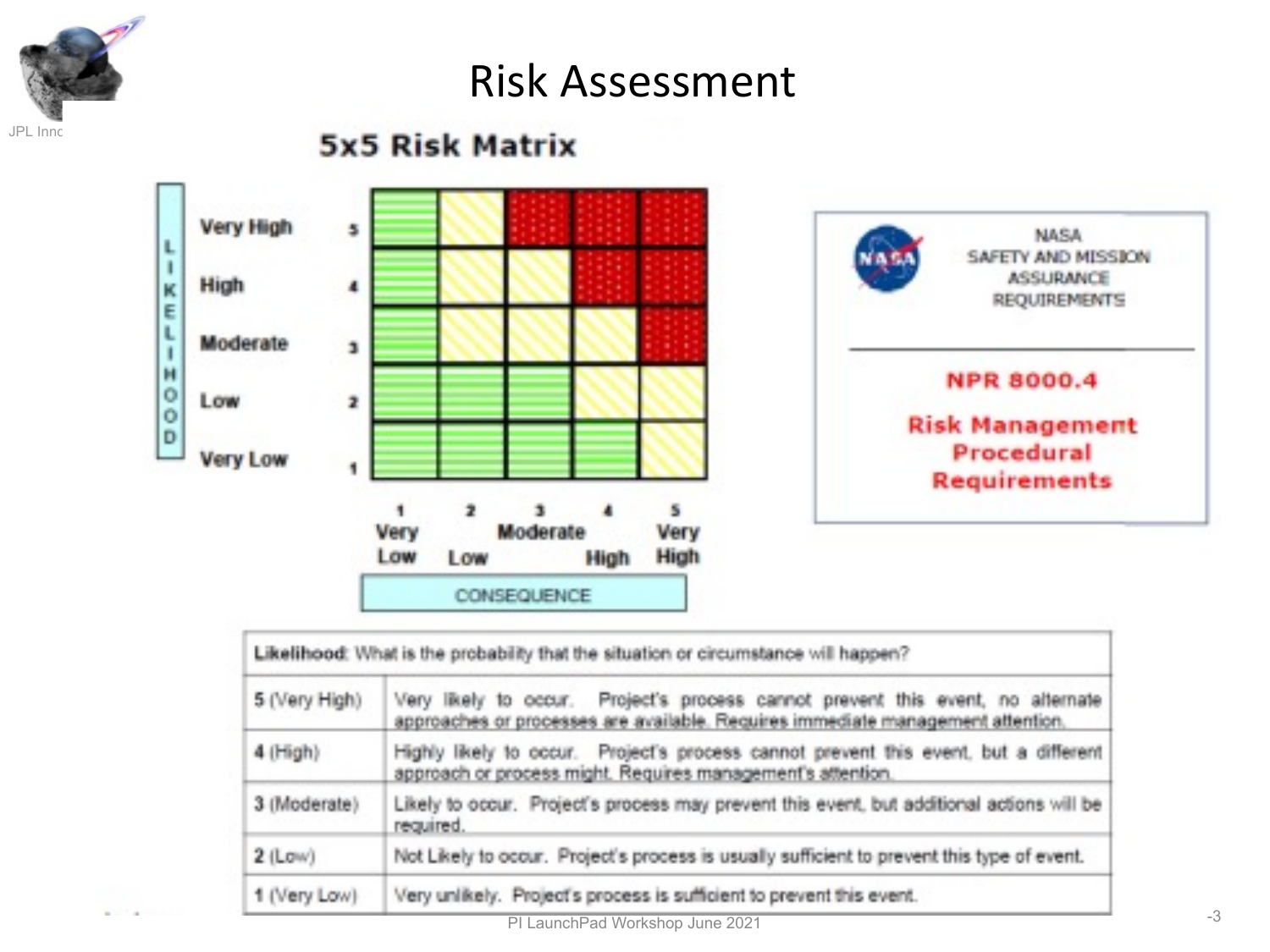

Identify various response strategies for each risk:

- Avoid: Adjust program requirements or constraints to eliminate or reduce the risk -- could be accommodated by a change in funding, schedule, or technical requirements
- Mitigate: Implement actions to minimize the impact or likelihood of the risk
- Transfer: Reassign organizational accountability, responsibility, and authority to another stakeholder willing to accept the risk
- Accept/Assume: Acknowledge the existence of a particular risk, and make a deliberate decision to accept it without engaging in special efforts to control it – requires approval of sponsor

*The first two are more common risk responses*